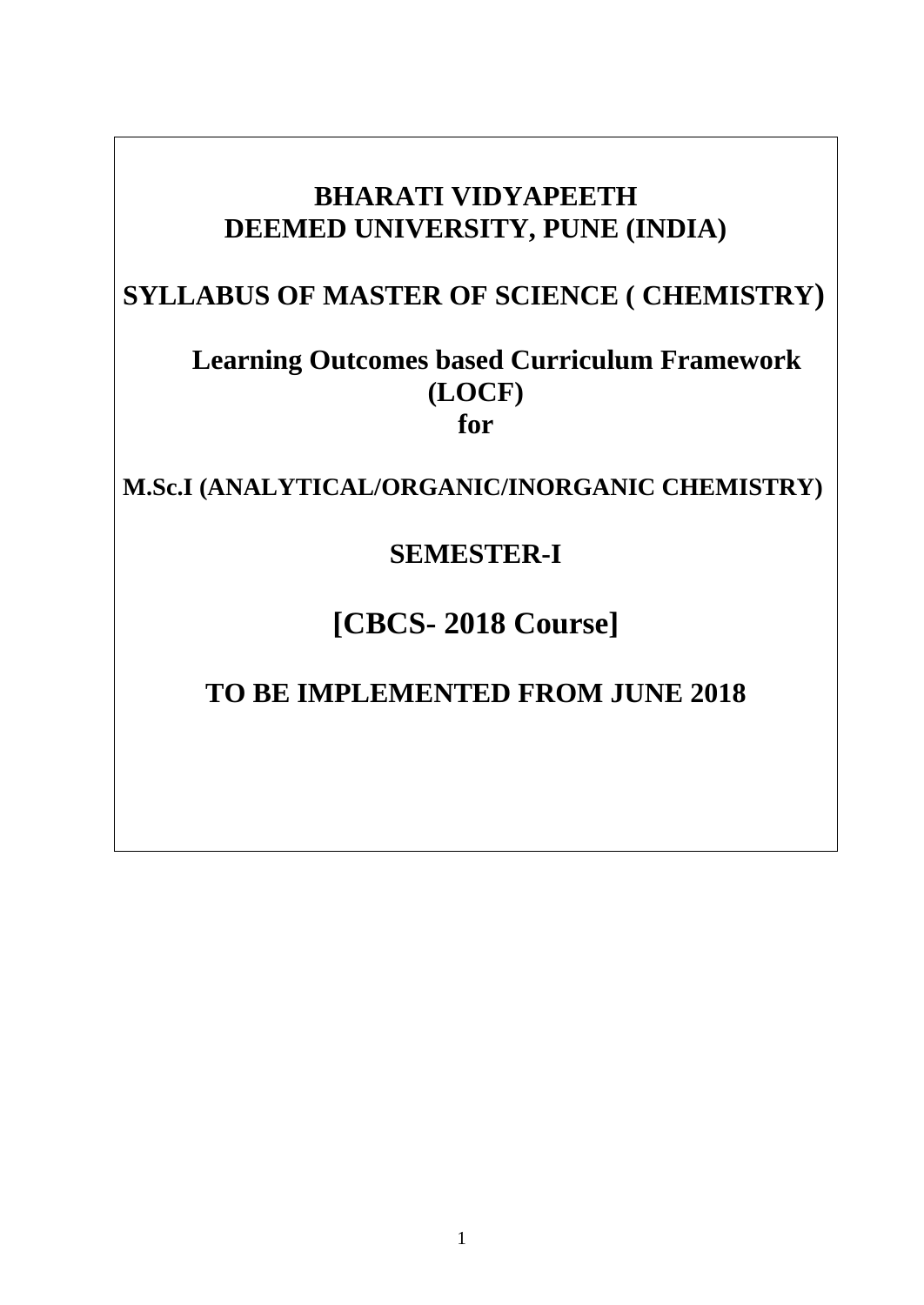## **M.Sc.I (ANALYTICAL/ORGANIC/INORGANIC CHEMISTRY) SEMESTER-I (CBCS-2018 COURSE)**

### **PGCH-101: PHYSICAL CHEMISTRY - I**

#### **Total Credits: 04 Total Lectures: 60Hrs**

## **Course Learning Outcomes:**

At the end of course student will be able to –

- CO 1 : Learn second law of thermodynamics and the entropy, Free energy and chemical equilibrium, Maxwell's relation and interrelation of various thermodynamic properties
- CO 2 : Discuss techniques for determination of shapes and size of macromolecules, molar mass and viscosity measurements, Adsorption of gases
- CO 3 : Measurement of dipole moment and its Applications
- CO 4 : Know the Collision Theory, Thermodynamic aspects, Reactive, collisions, Potential energy surfaces.
- CO 5 : Understand photochemistry, Photochemical equilibrium, Photosensitization, Flash photolysis, Photo chemistry in life processes
- CO 6 : Find out Phases, components and degrees of freedom; Phase rule, Two component system , Three component system

## **Course Content:**

### 1) **Chemical Thermodynamics**

Second law of thermodynamics and the entropy, concept as state function, change of entropy with temperature and pressure, Entropy at absolute zero, Entropy changes in spontaneous processes, Frees energy and spontaneity, Free energy and chemical equilibrium, Gibbs – Helmholts's equation. Dependence of free energy on temperature, Maxwell's relation and interrelation of various thermodynamic properties, Free energy, enthalpy and entropy of mixing in ideal and non – ideal solutions. Partial molal quantities and their experimental determinations.

### 2) **A) Structure and Properties of Macromolecules.**

Techniques for determination of shapes and size of macromolecules, use of osmotic pressure to determine the molar mass of macromolecules, Distinction between Number Average and mass average molecular weights, Ultracentrifuge and determination of shape and molar mass of macromolecules from the rate of sedimentation, use of viscosity measurements and light scattering to molar mass and shapes of macromolecules.

### **B) Adsorption**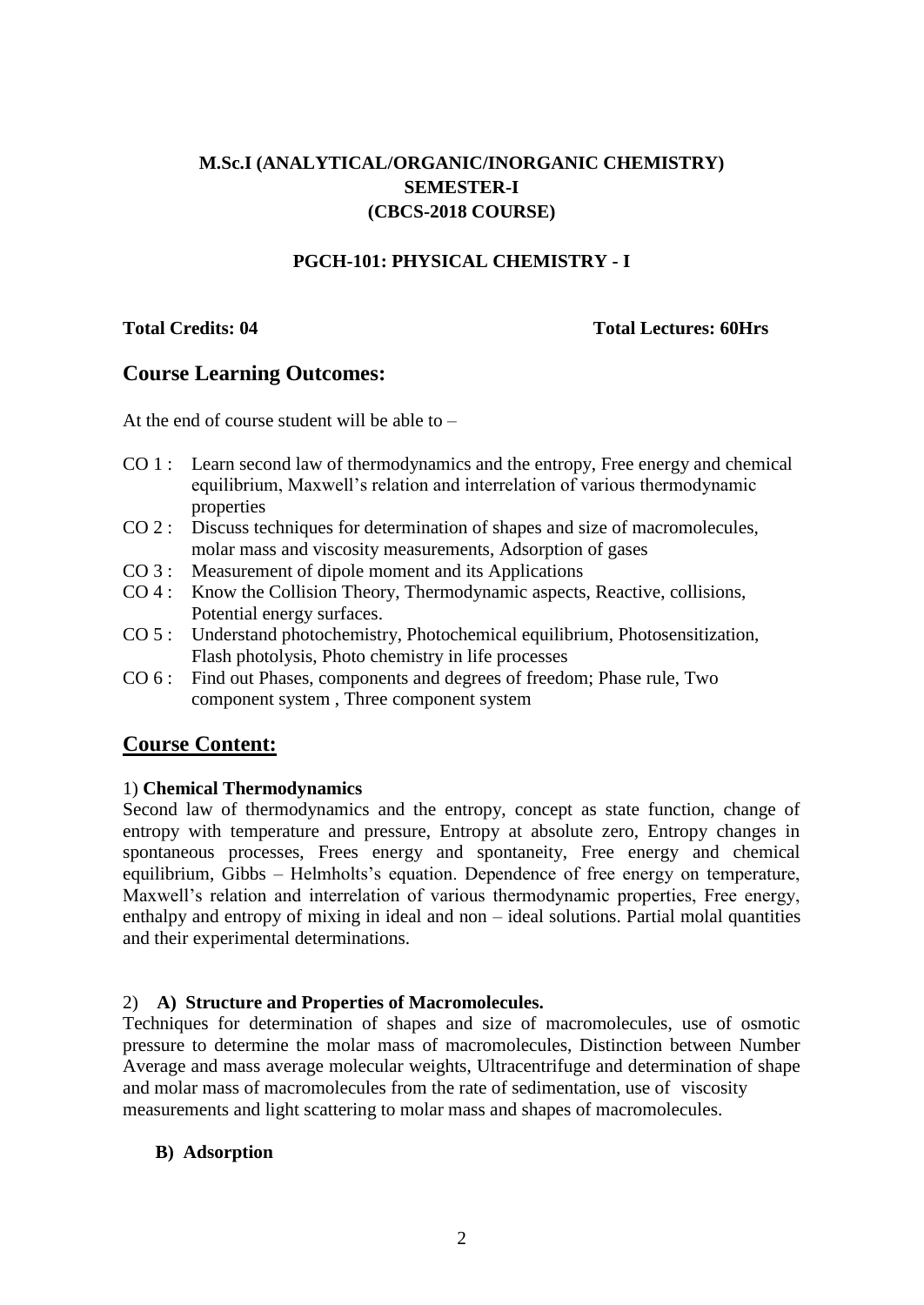Adsorption of gases: Physical adsorption and chemisorption, enthalpy of adsorption, adsorption isotherms; determination of surface area; Adsorption of liquid.

#### 3) **Dipole Moment**

Dipole moment or electrical moment, Polarization of molecules in electric field, Polarization of polar molecules in electric field, Measurement of dipole moment, Determination of molecular radius by polarization, Applications of dipole moment (a) Determination of molecular structure (b) Calculation of percentage of ionic character in the bond (c) Calculation of bond angle (d) Determination of symmetry of molecules, Bond length, Bond energy.

#### 4) **Molecular reaction Dynamics**

Collision Theory, Diffusion Controlled Reactions. The reaction coordinate and transition state, Eyring equation, Thermodynamic aspects, Reactive, collisions, Potential energy surfaces.

#### 5)**Photochemistry**

Introduction, Absorption of light, Types of chemical reactions, laws of photo chemistry, Consequences of light absorption: primary and secondary processes, Electronic transitions in molecules, Potential energy curves for primary photo chemical processes, Excited states, Quantum yield, Luminescence of cold light, Photoluminescence, Chemiluminescence, Photochemical equilibrium, Photosensitization, Flash photolysis, Photo chemistry in life processes, Photo conductivity, Photo polymerization, Hot atom reactions, Mechanism of photo chemical reactions.

#### 6) **Phase Rule**

Phases, components and degrees of freedom; Phase rule, Two component system vapour diagrams, temperature – composition diagrams, liquid – liquid phase diagrams, liquid – solid phase diagrams, ultrapurity and controlled impurity; Three component system : trianquilar phase diagrams, partially miscible liquids, the role of added salts. (freezing mixtures, such as NaCl – water-ice,  $CaCl<sub>2</sub>$  –water-ice)

#### **Reference Books:**

- 1) Physical Chemistry, G.M.Barrow, Fifth Edition 1994, Tata McGraw-Hill.
- 2) Physical Chemistry, P.W.Atkins, Fifth edition 1994, ELBS.
- 3) Principles of Physical Chemistry, Maron and Prutton, Fourth edition, Macmillan Company.
- 4) An Introduction to Electrochemistry, S. Glasstone, Affiliated East-West Press Pvt.Ltd.
- 5) Physical chemistry. R.A. Alberty, R.S.Silby, Johncoilet 1995.
- 6) Advanced Physical Chemistry, D. N. Bajpai, A. S. Chand Co. Ltd.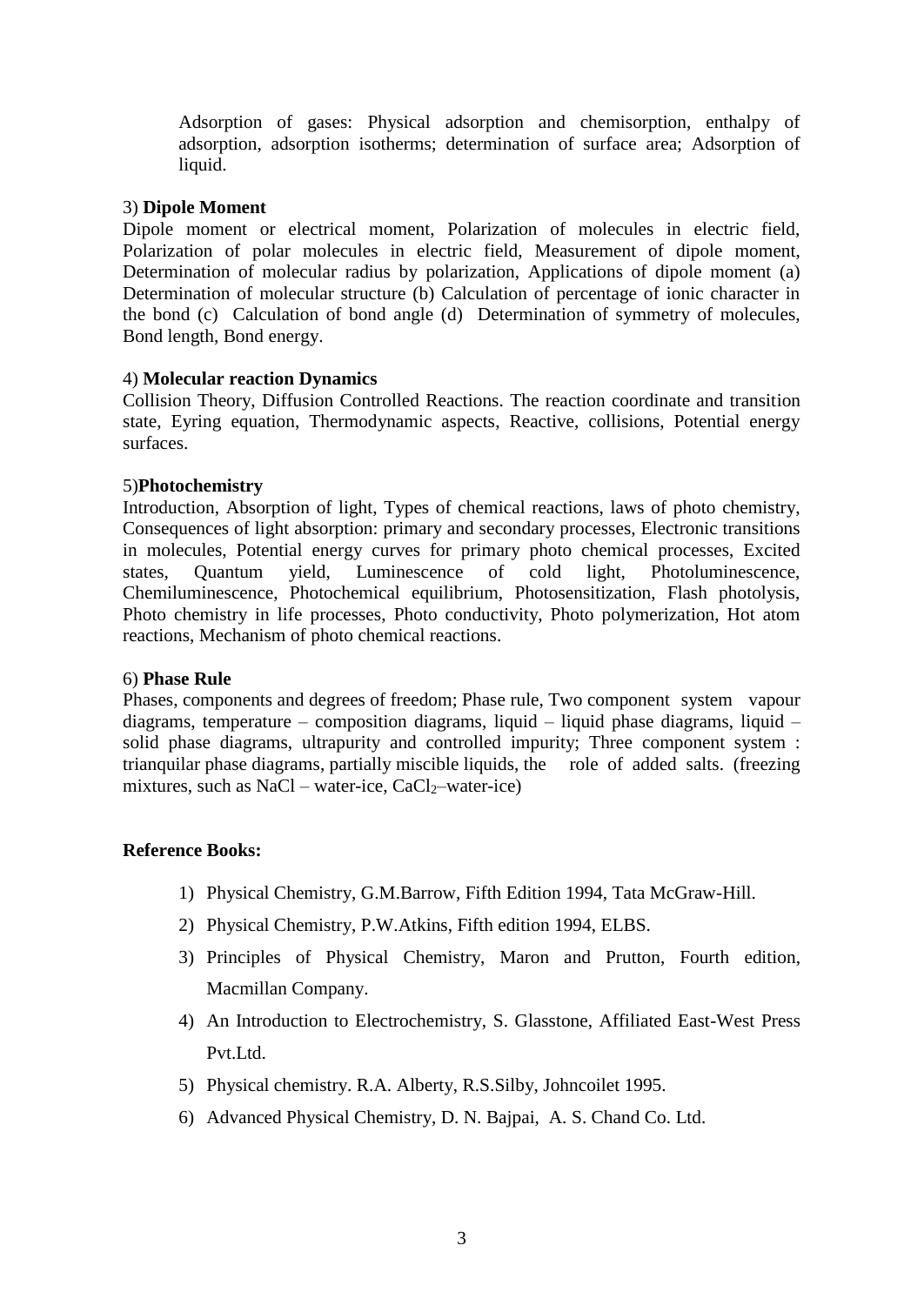Note:- Weightage to the problems 25% weightage should be given to the numerical problems in final question paper setting.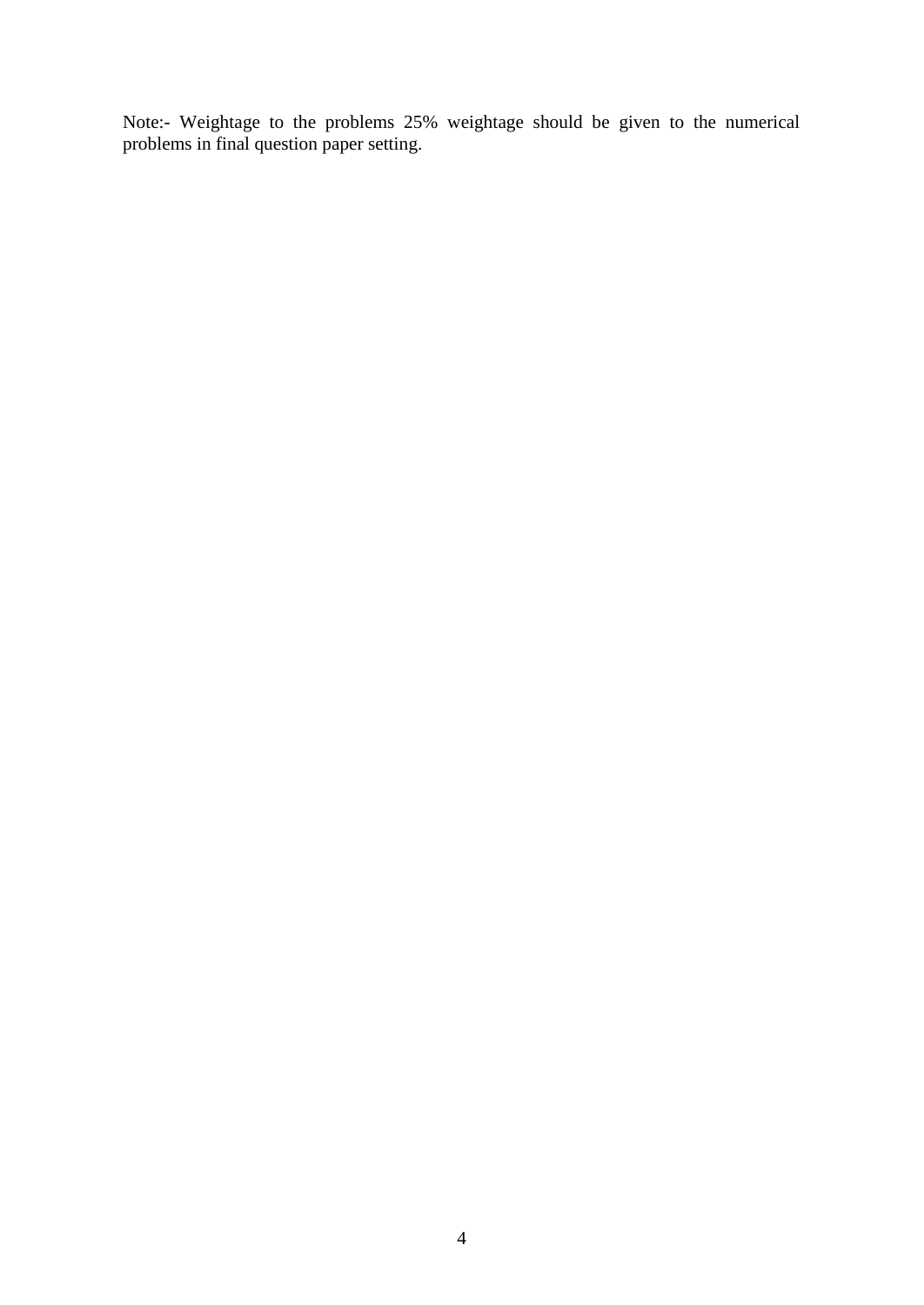### **PGCH-102: INORGANIC CHEMISTRY - I**

#### **Total Credits: 04 Total Lectures: 60Hrs**

## **Course Learning Outcomes:**

At the end of course student will be able to  $-$ 

- CO 1 : To understand structure of atom, The wave equation, particle in a box
- CO 2 : Learn types of bonds, Lattice energy and size effects. Valence Band Theory, Symmetry and overlap, Hybridization
- CO 3 : Understand types of solids, Band Theory, Intrinsic & photoexcited semiconductors, Impurity & defect semiconductors
- CO 4 : Applications of VSEPR theory, molecular orbitals & molecular structure and solved numericals to clear the terms.
- CO 5 : Study of Inorganic Chains, Rings, Cages and Clusters
- CO 6 : Make aware of chemistry of Halogens & Noble gases

## **Course Content:**

#### 1. **The structure of atom:**

The wave equation, particle in a box, The Hydrogen atom: Derivation of solutions of  $\theta \& \phi$  parts, solution of R part, Angular wave functions, symmetry of orbitals, the polyelectronic atom.

#### 2. **Bonding Models:**

Ionic bond, Lattic energy, size effects, The covalent bond – preliminary approach, Valence Band Theory, Symmetry and overlap, Hybridization, Delocalization, Experimental measurement of charge distribution in Molecules

#### 3. **The solid state:**

Structures of complex ionic compounds, Imperfections in crystals, conductivity in ionic solids, solids held together by covalent bonding: Types of solids, Band Theory, Intrinsic & photoexcited semiconductors, Impurity & defect semiconductors.

#### 4. **The covalent bond: Structure & Reactivity:**

Structure of molecules, VSEPR theory, structures of molecules containing lone pairs of electrons, VSEPR rules, molecular orbitals & molecular structure, Hybridization, Bond lengths, Bond multiplicity, Experimental determination of molecular structure.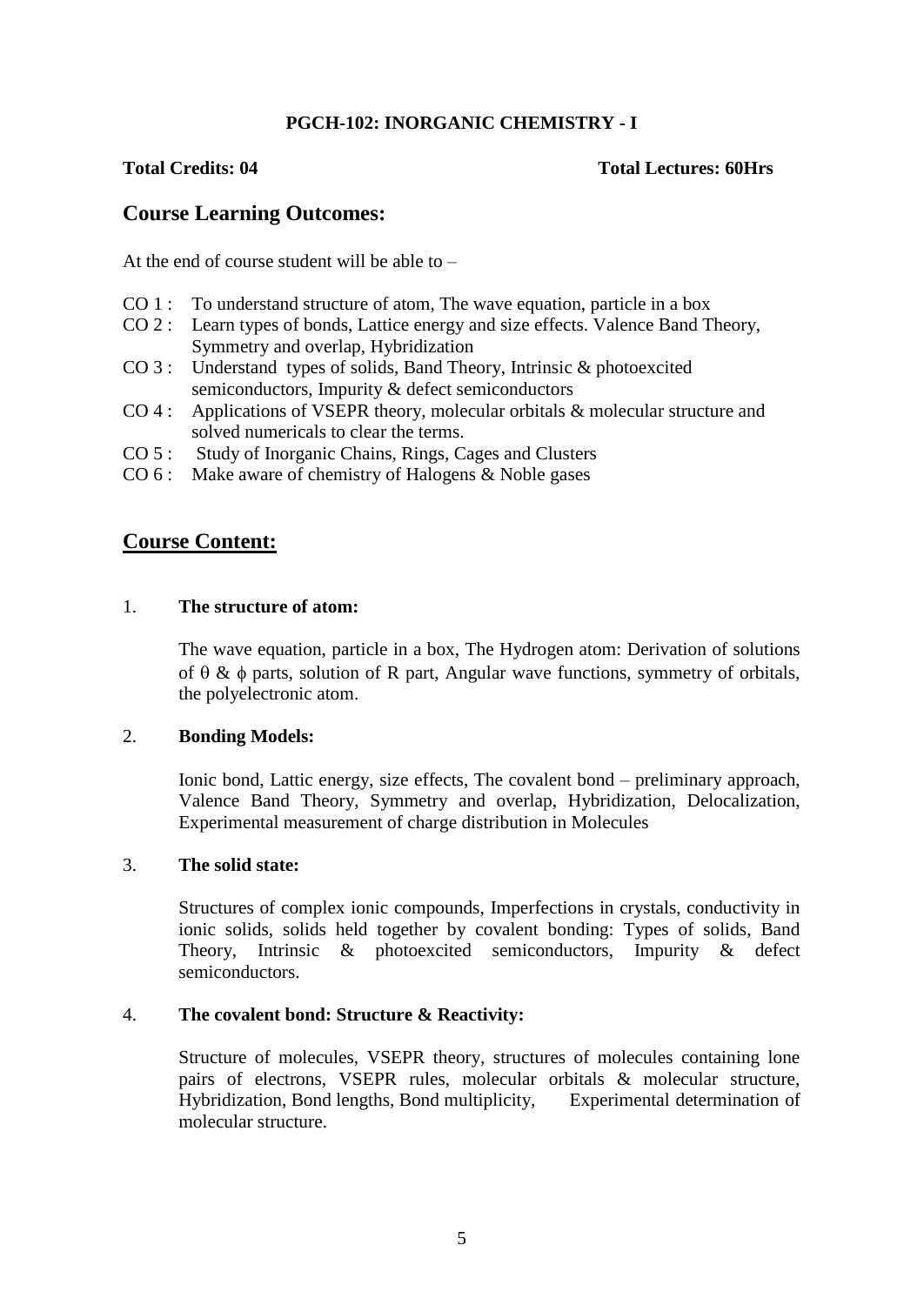For topics 1-4, related problems should be solved in the class.

### 5. **Inorganic Chains, Rings, Cages and Clusters:**

Chains, catenation, Heterocatenation, Isopoly anions, Heteropoly anions, Rings, Borazines, Phosphazenes, Heterocyclic inorganic ring systems, Cages, Boron cage compounds, Boranes, carboranes, Metal clusters, binuclear clusters, trinuclear clusters, octahedral clusters, synthesis of metal clusters.

### 6. **Chemistry of Halogens & Noble gases** :

Introduction, Chemistry of Noble gases, bonding in noble gas halides, bond strengths in noble gas compounds

Chemistry of halogens, Interhalogen compounds, oxyacids of heavier halogens, Halogen oxides & oxyfluorides, pseudohalogens.

#### **References**

- 1. Theoretical Inorganic chemistry : M.C. Day and J. Selbin. Reinhardt EWAP (1987).
- 2. Structural Inorganic Chemistry, A.F. Wells,  $5<sup>th</sup>$  edition (1984).
- 3. Inorganic Chemistry Principles of structure and Reactivity: James E.Huheey, Harper and Row publisher Inc. New York, Third edition (1983).
- 4. Electronic processes in materials : L.V.Azoroff and J.J.Brophy, McGraw Hill publication.
- 5. Advanced Inorganic chemistry: F.A. Cotton, R.G.Willkinson (Wiely Eastern).
- 6. Inorganic chemistry: A.G.Sharpe, ELBS edition (1984).
- 7. Concise Inorganic chemistry: J.D.Lee, 5<sup>th</sup> edition, ELBC (1986).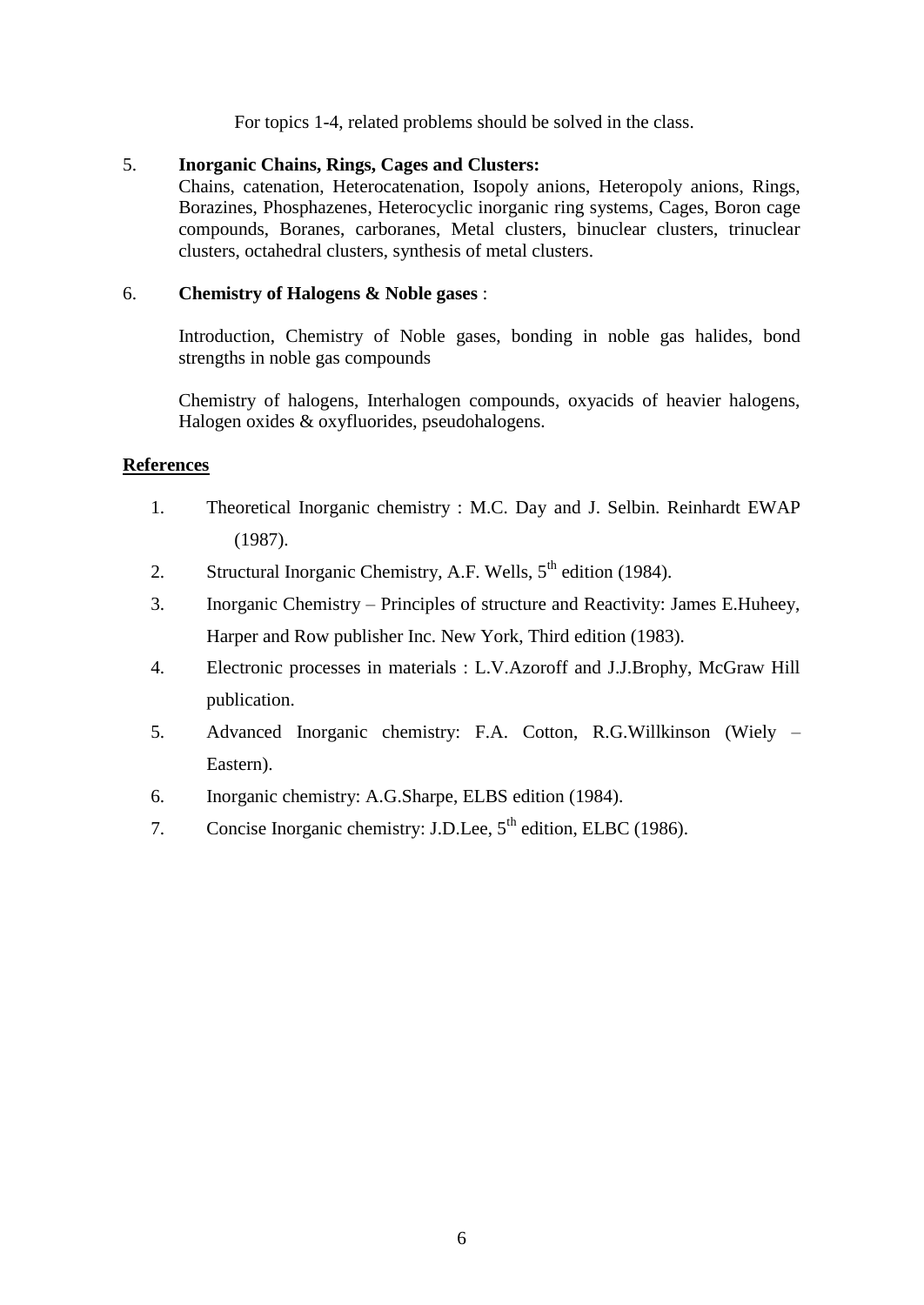### **PGCH-103: ORGANIC CHEMISTRY - I**

#### **Total Credits: 04 Total Lectures: 60Hrs**

#### **Course Learning Outcomes:**

At the end of course student will be able to –

- CO 1: Understand  $SN<sup>1</sup>$ ,  $SN<sup>2</sup>$ ,  $SNi$ ,  $SN1$ ',  $SN2$ ' &SNi' with respect to mechanism and stereochemistry
- CO 2 : Learn concept of Aromaticity, Arenium ion mechanism, orientation and reactivity inaromatic electrophilic substitutions.
- CO 3 : Carry out SNAr and Aryne mechanism aromatic nucleophilic substitution
- CO 4 : Mechanistic and stereochemical aspects of addition reactions of C-C multiple bonds including allenes,Ionic and free radical additions
- $CO 5$ : Make students to understand E1, E2 & E1cB mechanisms and their orientation
- CO 6 : Concept of chirality: Recognition of symmetry elements. enantiomers, diasteromers, racemic modification and their resolution, R/S nomenclature, geometrical isomerism, E & Z nomenclature,
- CO 7 : Learn mechanism Rearrangements like Beckmann, Hoffmann, Schmidtetc
- CO 8 : Non-Benzenoid Aromatics study

## **Course Content:**

#### (1) **Aliphatic Nucleophilic substitutions**.

SN1, SN2, SNi, SN1', SN2' & SNi' with respect to mechanism and stereochemistry. Nucleophilic substitutions at an allylic, aliphatic and vinylic carbons. Reactivity effect of substrate structure, effect of attacking nucleophiles, leaving groups and reaction medium. Ambidient nucleophiles. Neighbouring group participation by  $\sigma$ , $\pi$  and aromatic ring systems.

#### (2) **Aromatic Electrophilic Substitutions**.

Introduction, concept of Aromaticity, Arenium ion mechanism, orientation and reactivity in Nitration, Sulphonation, Halogenation, Friedel – Craft reactions in aromatic systems. Energy profile diagrams. The orthol / para ratio, ipso attack orientation inringsystems, Diazo-Coupling, Jakobsen, Haworth, Henkel and halogen dance reaction.

#### (3) **Aromatic Nucleophilic Substitution**.

Introduction, specificity of the reactions, SNAr, Aromatic SN1 and Aryne mechanism. Effect of substrate structure, leaving group, attacking group, base & solvent.

#### (4) **Addition Reaction**